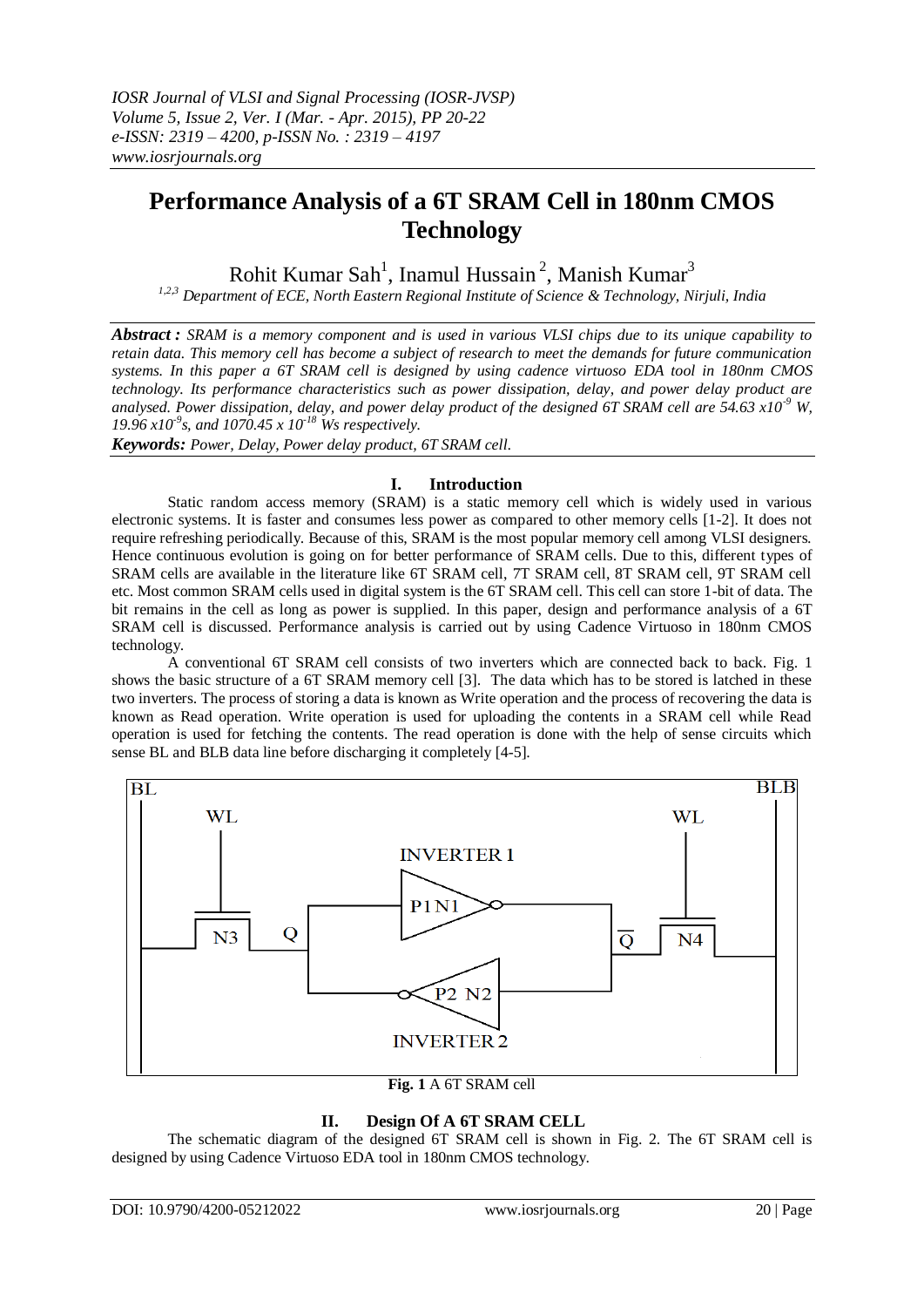

**Fig. 2** Schematic of a 6T SRAM cell

# **III. Results And Performance Analysis**

Fig. 3 shows the transient waveform of the designed 6T SRAM cell for wordline, Bitline, Q and Q\_bar. Table 1 shows the performance characteristics such as power dissipation, delay, and power delay product of the designed 6T SRAM cell in 180nm CMOS technology at power supply voltage  $(V_{DD})$  of 1.8V.



**Table 1:** Power dissipation, delay and power delay product of the designed 6T SRAM cell